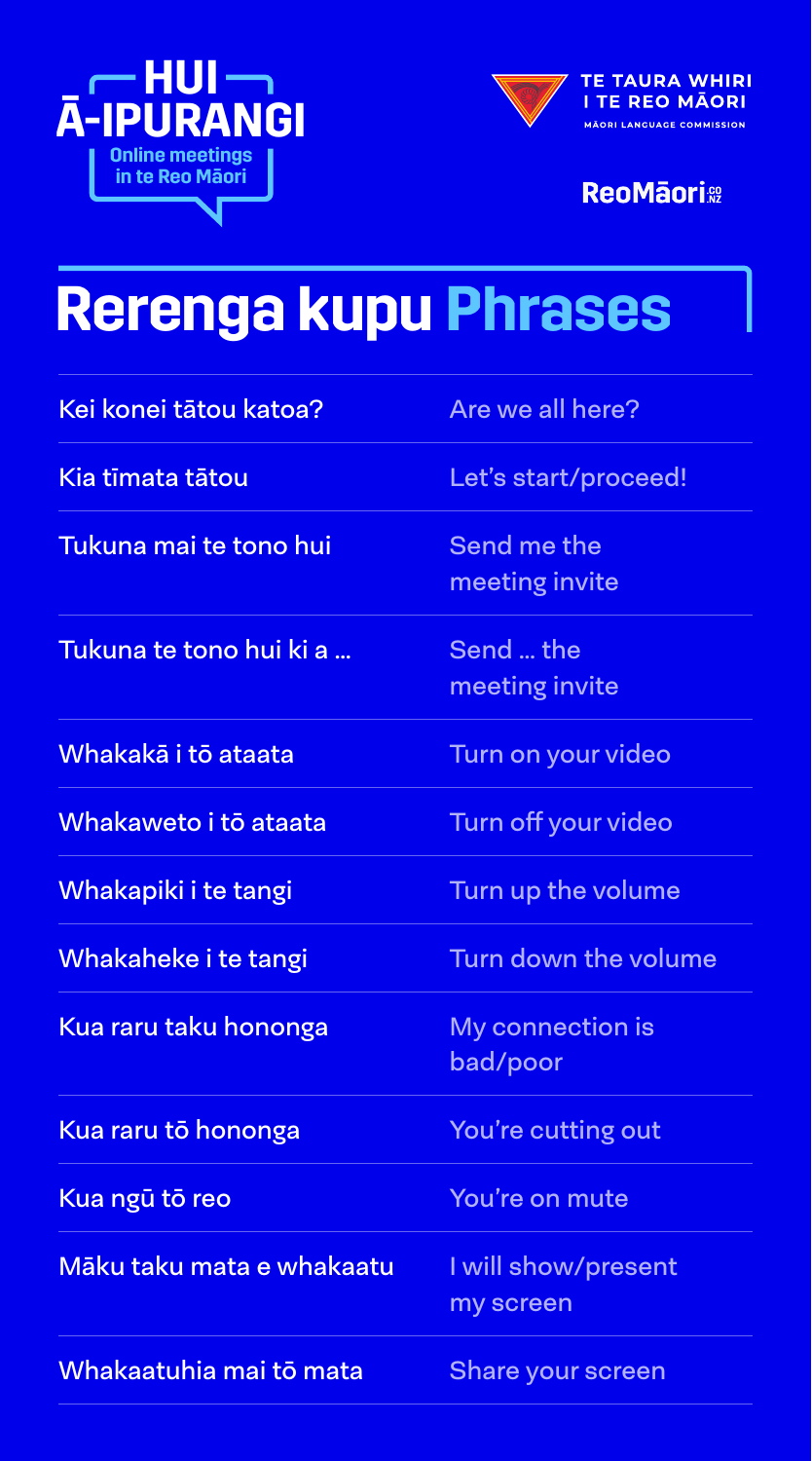## **Tapanga Labels**

| Ororongo                 | <b>Audio</b>              |
|--------------------------|---------------------------|
| <b>Rūma Peka</b>         | <b>Breakout Rooms</b>     |
| Whakaweto/Whakakā Kāmera | <b>Camera Off/On</b>      |
| <b>Körerorero</b>        | <b>Chat</b>               |
| Roanga                   | <b>Duration</b>           |
| <b>Matahora</b>          | <b>Full Screen</b>        |
| <b>Kaihautū</b>          | <b>Host</b>               |
| <b>Tuku Tono</b>         | <b>Invite</b>             |
| Puta                     | Leave                     |
| <b>Tühono</b>            | Link                      |
| Hui                      | <b>Meeting</b>            |
| Kōwhiringa Anō           | <b>More Actions</b>       |
| Whakangū/wetengū         | <b>Mute/Unmute</b>        |
| <b>Tangata</b>           |                           |
|                          | <b>Participants</b>       |
| <b>Hopu</b>              | <b>Record</b>             |
| <b>Whakarite Hui</b>     | <b>Schedule a Meeting</b> |
| <b>Tautuhinga</b>        | <b>Settings</b>           |
| <b>Takiuru</b>           | <b>Sign in</b>            |
| <b>Whakaatu Mata</b>     | <b>Share Screen</b>       |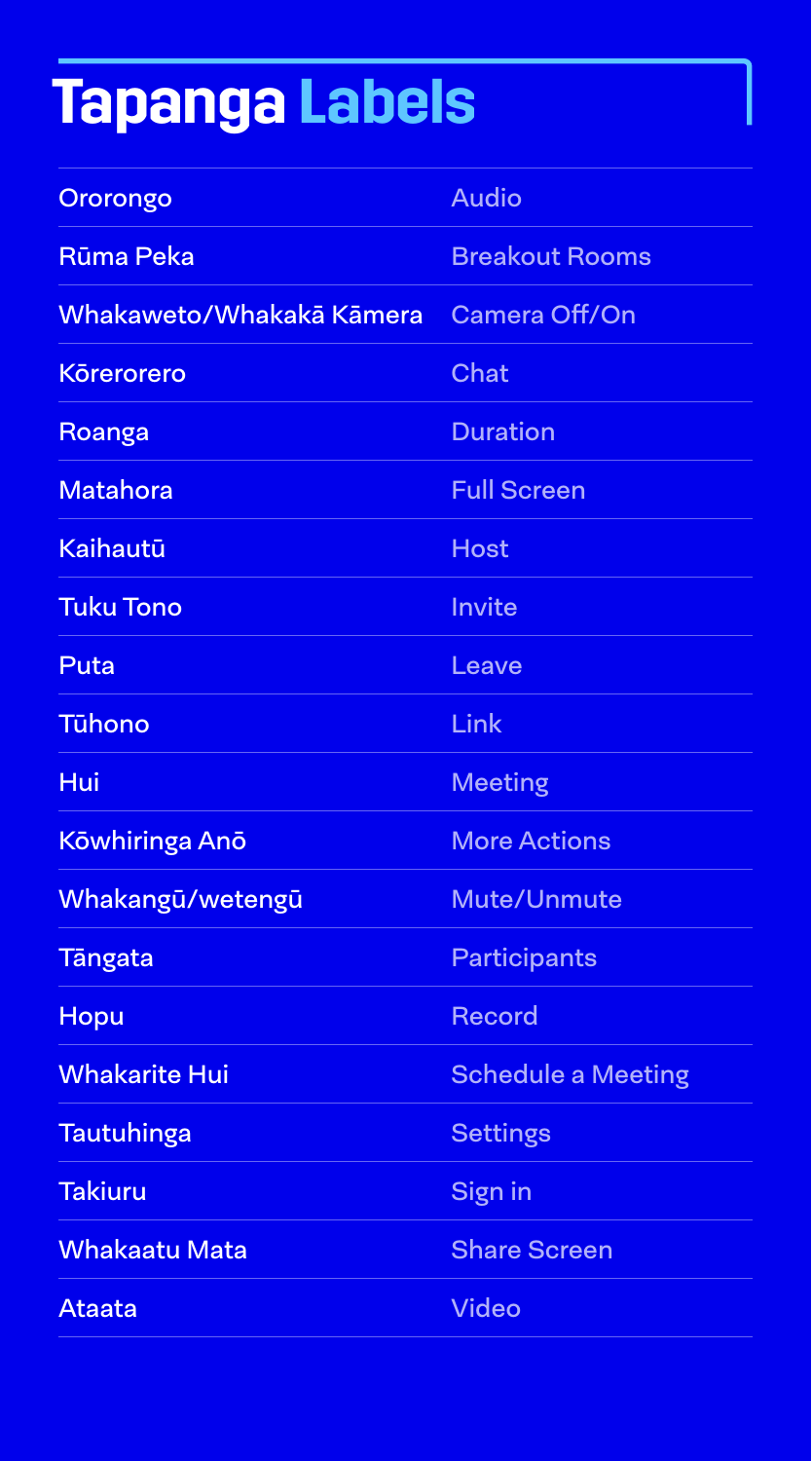

| <b>Waehere Huna</b>                        | Passcode                           |
|--------------------------------------------|------------------------------------|
| <b>Tuakiri Hui</b>                         | <b>Meeting ID</b>                  |
| Taiwhanga                                  | <b>Waiting Room</b>                |
| Hono atu me te Ororongo<br><b>Rorohiko</b> | Join with<br><b>Computer Audio</b> |
| Katia te Hui mõ te Katoa                   | <b>End Meeting for All</b>         |
| Rakaina te Hui                             | <b>Lock Meeting</b>                |
| Whakatangi Oro Uru/Puta                    | <b>Play Enter/Exit Chime</b>       |
| Whakangū/Wetengū Katoa                     | <b>Mute/Unmute All</b>             |